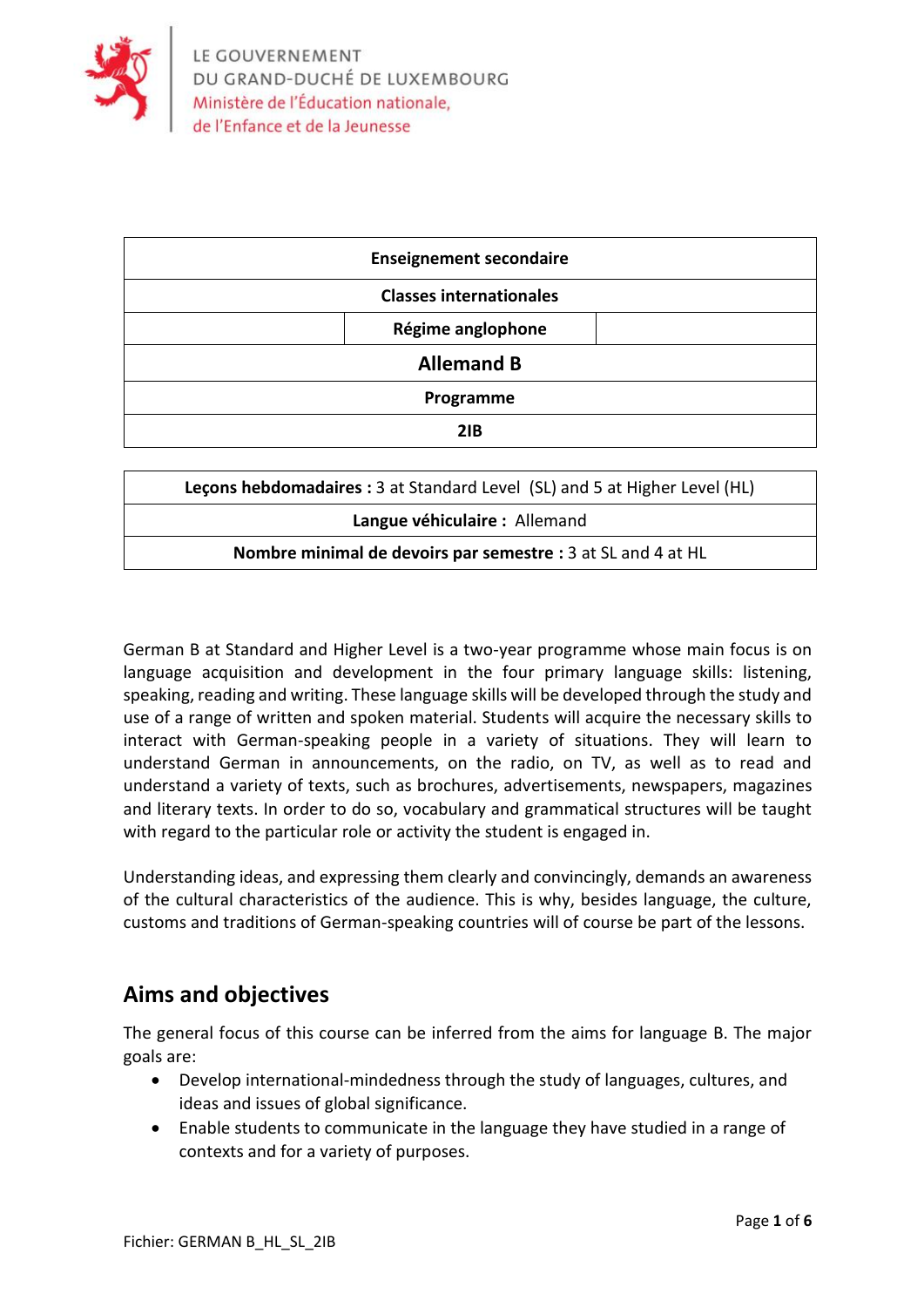

LE GOUVERNEMENT DU GRAND-DUCHÉ DE LUXEMBOURG Ministère de l'Éducation nationale, de l'Enfance et de la Jeunesse

- Encourage, through the study of texts and through social interaction, an awareness and appreciation of a variety of perspectives of people from diverse cultures.
- Develop students' understanding of the relationship between the languages and cultures with which they are familiar.
- Develop students' awareness of the importance of language in relation to other areas of knowledge.
- Provide students, through language learning and the process of inquiry, with opportunities for intellectual engagement and the development of critical- and creative-thinking skills.
- Provide students with a basis for further study, work and leisure through the use of an additional language.
- Foster curiosity, creativity and a lifelong enjoyment of language learning.

#### **Distinction between SL and HL**

At both levels of German B (SL and HL), students learn to communicate in the target language in familiar and unfamiliar contexts. They describe situations, narrate events, make comparisons, explain problems, and state and support their personal opinions on a variety of topics relating to course content. The study of two literary works originally written in the target language is required only at language B HL. The distinction between language B SL and HL can also be seen in the level of competency the student is expected to develop in the receptive, productive and interactive skills described below.

### **Language B SL**

**Receptive skills:** Students understand a range of written and spoken authentic personal, professional and mass media texts on topics of interest. They understand descriptions of events, feelings and wishes; they understand comparisons and recognize a straightforward, linear argument. They use context to deduce the meaning of sentences and unknown words and phrases.

**Productive skills:** Students write texts for a variety of purposes and make oral presentations on topics of interest. They write descriptive texts and personal correspondence; they make comparisons, narrate stories, provide detailed accounts, and express their thoughts and opinions on abstract or cultural topics.

**Interactive skills:** Students initiate and maintain the flow of conversations and discussions. They express and respond to opinions and feelings on a variety of topics. They use and understand clear speech on a variety of topics relating to course content and the culture(s) of the target language. Students use a variety of strategies to negotiate meaning and foster communication.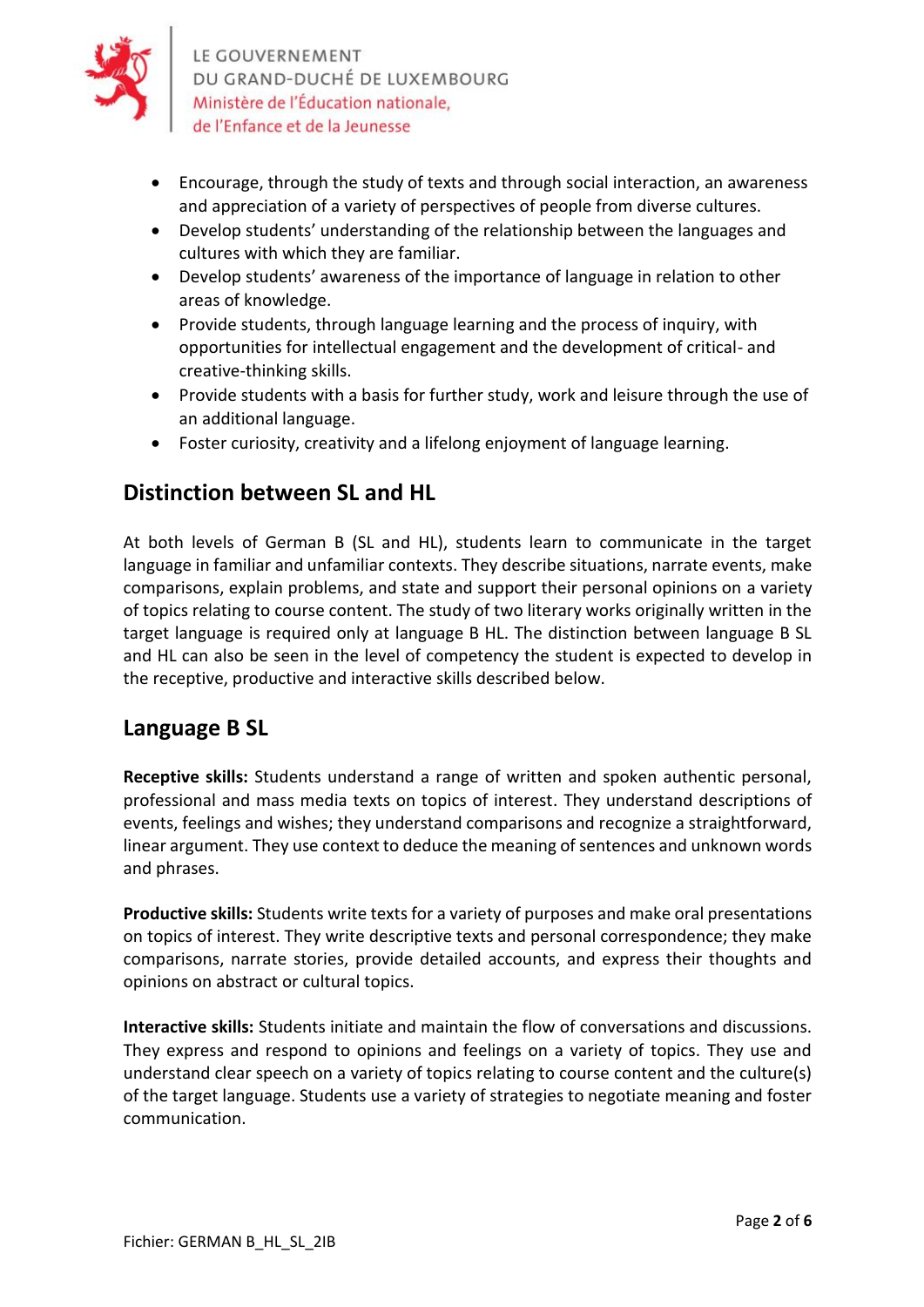

LE GOUVERNEMENT<br>DU GRAND-DUCHÉ DE LUXEMBOURG<br>Ministère de l'Éducation nationale,

# **Language B HL**

At HL, students are expected to extend the range and complexity of the language they use and understand in order to communicate. They continue to develop their knowledge of vocabulary and grammar, as well as their conceptual understanding of how language works, in order to construct, analyse and evaluate arguments on a variety of topics relating to course content and the target language culture(s).

**Receptive skills:** Students understand and evaluate a wide variety of written and spoken authentic personal, professional and mass media texts; they understand fundamental elements of literary texts such as theme, plot and character. They analyse arguments, distinguishing main points from relevant supporting details and explanations. They use a variety of strategies to deduce meaning.

**Productive skills:** Students present and develop their ideas and opinions on a variety of topics, both orally and in writing. They construct and support arguments with explanations and examples. They speak and write at length, and with purpose, in order to meet a wide range of communicative needs: describing, narrating, comparing, explaining, persuading, justifying, evaluating.

**Interactive skills:** Students initiate, maintain and close oral exchanges, displaying some ability to make adjustments in style or emphasis. They use a variety of strategies to maintain the flow of conversations and discussions on a variety of topics relating to course content and the culture(s) of the target language. Students are adept in negotiating meaning and fostering communication.

### **Prescribed themes**

Five prescribed themes have to be studied; the themes provide opportunities for students to communicate about matters of personal, local or national, and global interest. The five prescribed themes are:

- 1. identities
- 2. experiences
- 3. human ingenuity
- 4. social organization
- 5. sharing the planet.

The themes allow students to compare the target language and culture(s) to other languages and cultures with which they are familiar. The themes also provide opportunities for students to make connections to other disciplinary areas in the DP.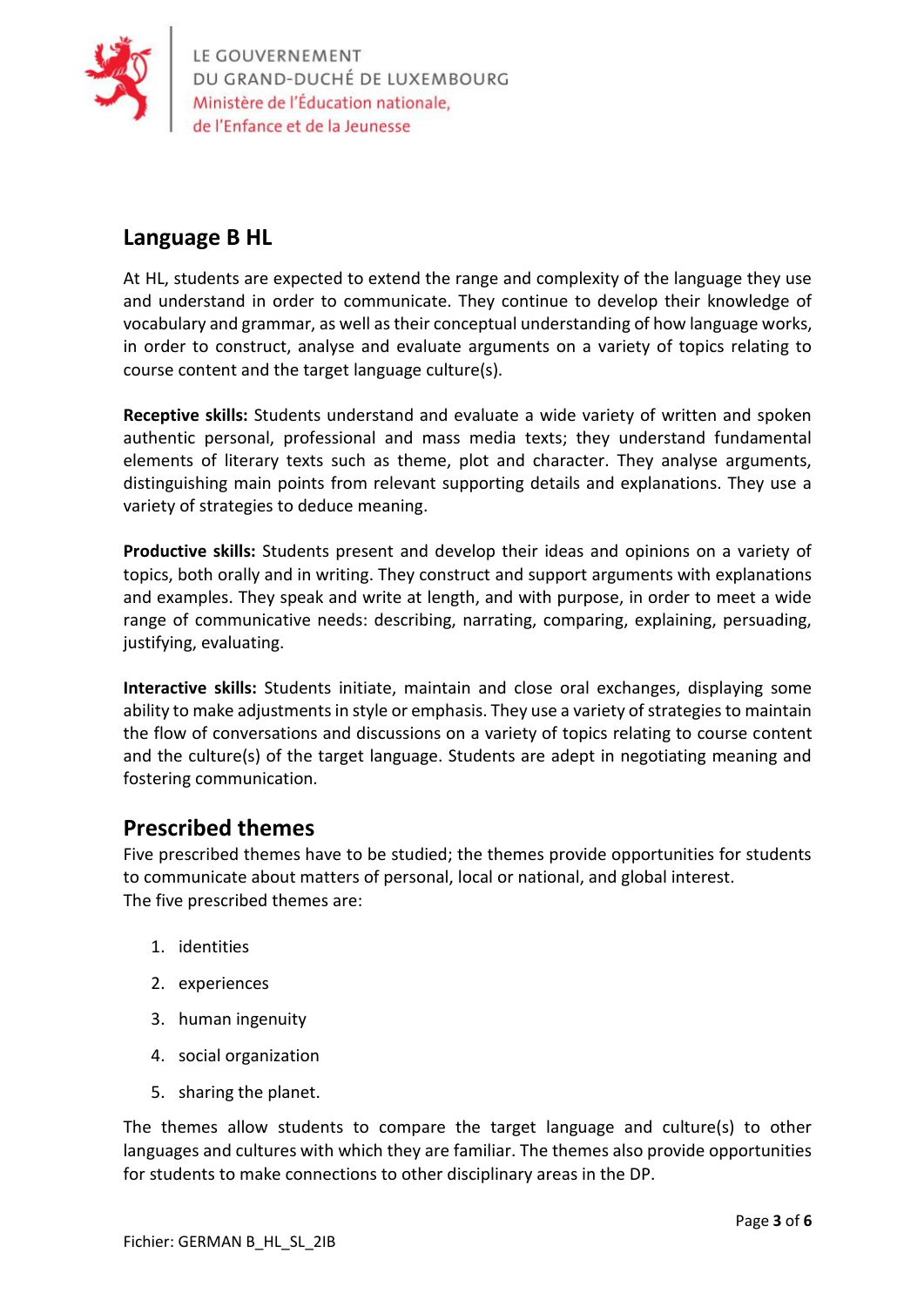

### **Recommended topics**

The five prescribed themes must all be addressed equally in the language B course; beyond that, teachers are free to work with the themes in a way that best helps them to organize a course plan and build upon students' interests in the target language and its cultures, and that best helps students to meet the expectations of the syllabus with regard to language and texts. **The themes are prescribed, but the recommended topics and possible questions for each theme are not prescribed.**

#### **ASSESSMENT:**

Assessment is based on the IB assessment rules. Besides the external and internal assessment by the IBO, students will have to pass regular tests. These tests, in the four primary language skills, listening, speaking, reading and writing, should highlight the strengths and weaknesses of each student in order to allow him to work on his concrete problems.

Students need to demonstrate competence in three distinct but interrelated areas:

- Language: handling the language system accurately (grammar, syntax, etc)
- Cultural interaction: selecting language appropriate to a particular cultural and social context
- Message: understanding ideas and how they are organized in order to communicate them appropriately.

During the first year of the diploma programme tests will have to be passed on a regular basis. The tests will be made up of the following components:

- Analysis of unknown texts
- Dissertations, comments, essays and other writing exercises
- Individual oral presentations on various subjects
- Creative writing
- Interactive oral activities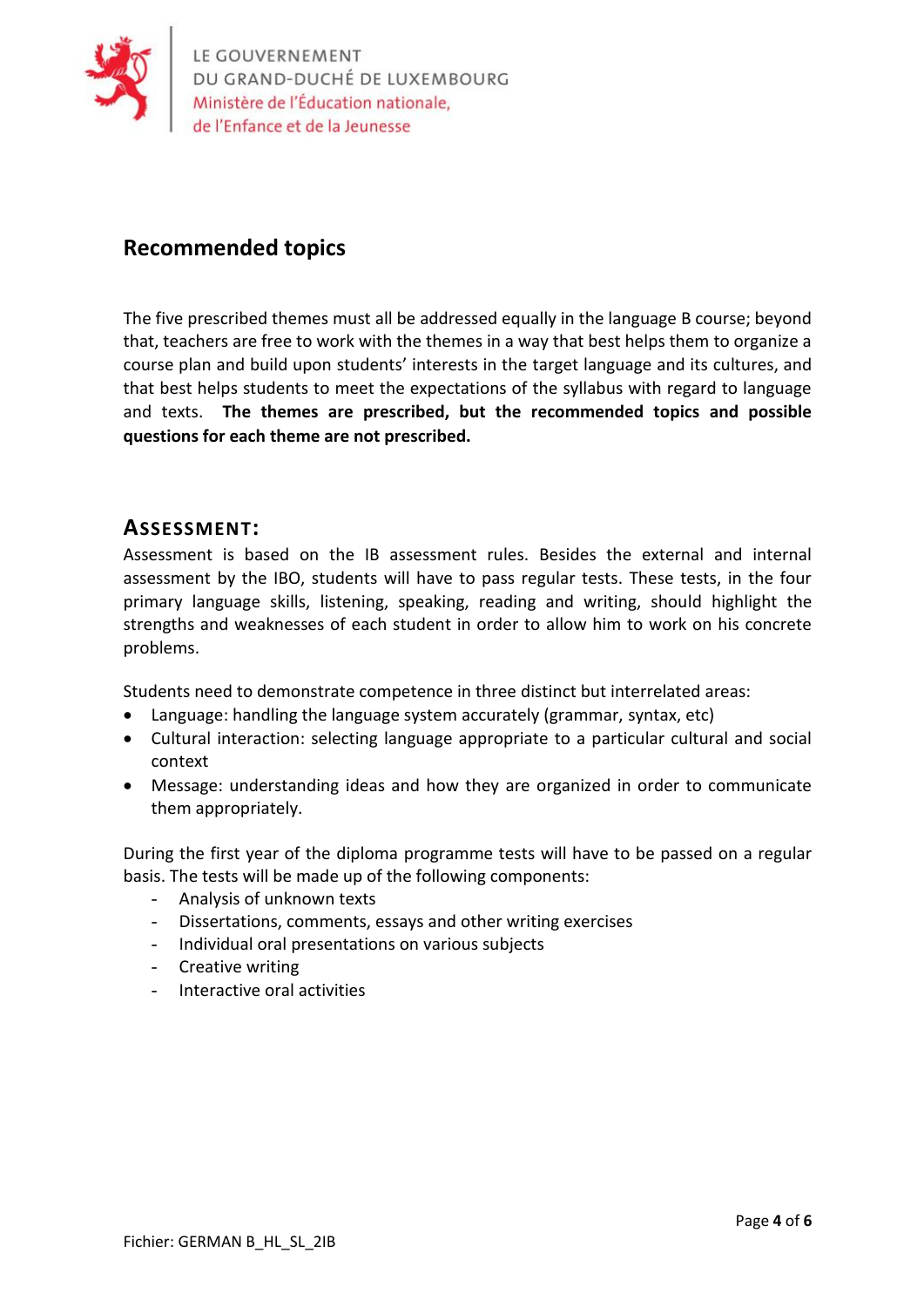

# **German B at Higher Level** will be evaluated in the following way:

| <b>Assessment component</b>                                                                                                                                                                         | <b>Weighting</b> |
|-----------------------------------------------------------------------------------------------------------------------------------------------------------------------------------------------------|------------------|
| External assessment (3 hours 30 minutes)                                                                                                                                                            | 75 %             |
| Paper 1 (1 hour 30 minutes)<br>Productive skills-writing (30 marks)                                                                                                                                 | 25 %             |
| One writing task of 450-600 words from a choice of three, each from a<br>different theme, choosing a text type from among those listed in the<br>examination instructions.                          |                  |
| Paper 2 (2 hours)                                                                                                                                                                                   | 50 %             |
| Receptive skills – separate sections for listening and reading (65 marks)                                                                                                                           |                  |
| Listening comprehension (1 hour) (25 marks)                                                                                                                                                         |                  |
| Reading comprehension (1 hour) (40 marks)                                                                                                                                                           |                  |
| Comprehension exercises on three audio passages and three written<br>texts, drawn from all five themes.                                                                                             |                  |
| <b>Internal assessment</b>                                                                                                                                                                          | 25 %             |
| This component is internally assessed by the teacher and externally<br>moderated by the IB at the end of the course.                                                                                |                  |
| Individual oral assessment                                                                                                                                                                          |                  |
| A conversation with the teacher, based on an extract from one of the<br>literary works studied in class, followed by discussion based on one or<br>more of the themes from the syllabus. (30 marks) |                  |